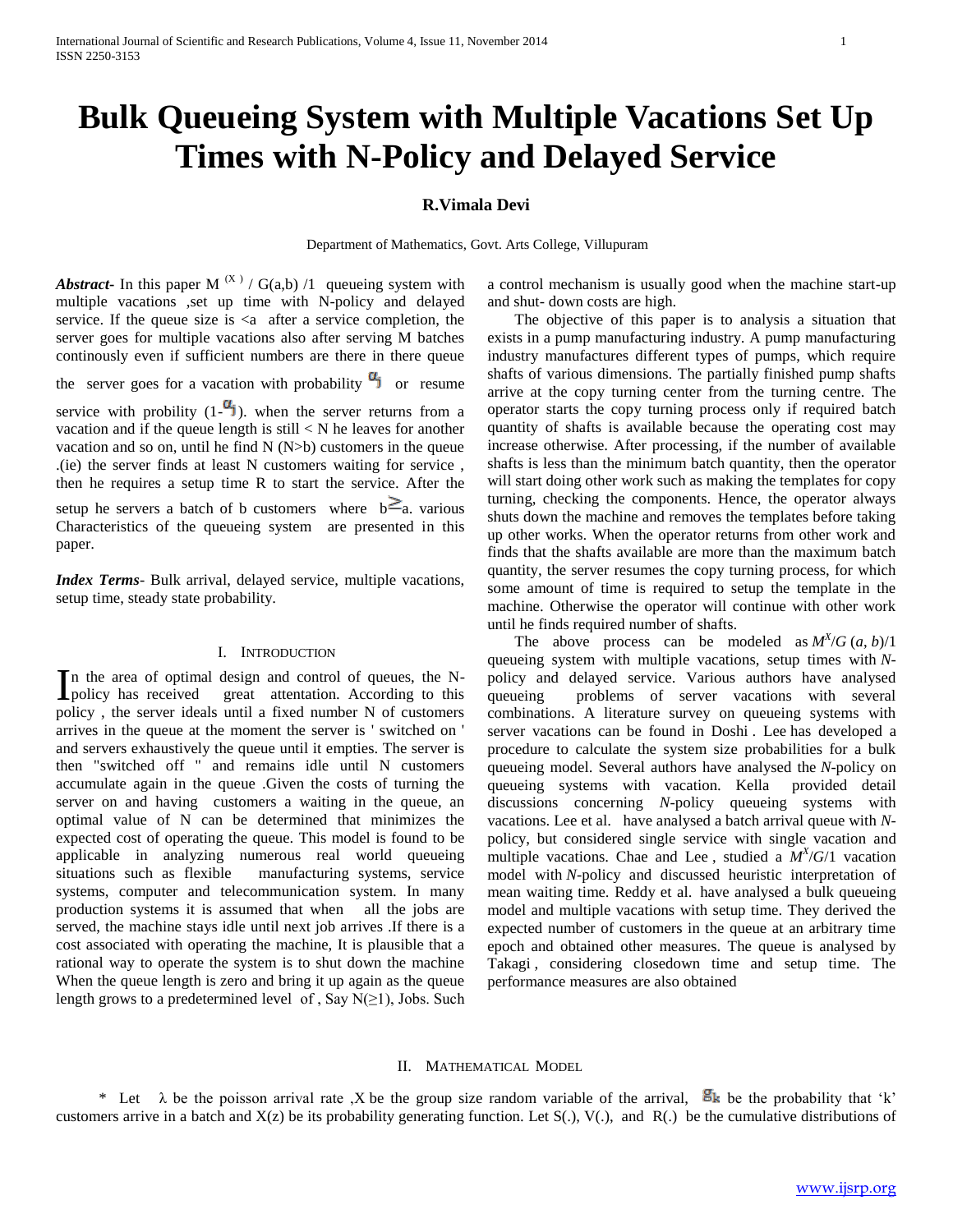the service time, vacation time and setup time respectively. Further  $s(x)$ ,  $v(x)$  and  $r(x)$  are their respective probability density functions.

<sup>\*</sup> S<sup>0</sup>(t) denotes the remaining service time at time 't' and V<sup>0</sup>(t), and R<sup>0</sup>(t) denote the remaining vacation time, and setup time at time 't' respectively. Let us denote the Laplace transforms (LT) of s(x), v(x),and r(x) as  $\overline{S}$ ,  $\overline{V}$ , and  $\overline{R}$  respectively.

 The supplementary variable technique was introduced by Cox was followed by Lee introduced an effective technique for solving queueing models using supplementary variables and this technique is used for solving the proposed model. We define,

 $Y(t) = 0$ ; if the server is on vacation or doing setup,

 j; where j is the number of batches served up to t, since the commencement of a current busy period, if a service is going on at t  $(1 \le j \le M)$ 

 $Z(t) = i$ ; if the server is on jth vacation at time t.

 $N_{s(t)}$  = number of customers in the service.

 $N_{q(t)} =$  number of customers in the queue.

The probabilities for the number of customers in the queue and service are defined as follows:

$$
P_{ij}(x,t)dt = P\{N_s(t) = i, N_q(t) = j, x \le S^0(t) \le x + dt, Y(t) = 0\}, \quad a \le i \le b, j \ge M,
$$
  

$$
Q_{jn}(x,t)dt = P\{N_q(t) = j, x \le V^0(t) \le x + dt, Y(t) = 1, Z(t) = j\}, n \ge 0, j \ge 1,
$$

$$
R_n(x,t)dt=P\{N_q(t)=n, x\leq R^0(t)\leq x+dt, Y(t)=2\},\;_{n\geq N.}
$$

## **Analysis**

The steady state queue size equations are obtained as  $-P_{01}(x) = \lambda P_{01}(x) + \sum_{i=a}^{b} R_{i}(0) s(x)$  (1)

$$
-P_{i1(x)}^{1} = \lambda P_{i1(x)} + \sum_{k=1}^{i} P_{i-k(x)} \lambda g_{k+} R_{b+i(0) s(x)}, \quad i \geq 1
$$
 (2)

$$
-P_{0j}^{1} (x) = \lambda P_{0j} (x) + \sum_{i=a}^{b} P_{i,j-1} (0) (1^{-\alpha_{j-1}}) s(x) \qquad 2 \le j \le M
$$
 (3)

$$
-P_{ij}^{1}(x) = \lambda P_{ij(x)+} \sum_{k=1}^{i} P_{i-k,j} (x) \lambda g_{k} + (1^{a_{j-1}})^{a_{j+1}} P_{i+b,j-1} (0)_{s(x), \quad 2 \le j \le M} \le 1
$$
 (4)

$$
-p_{bj(x)}^1 = \lambda p_{bj(x)+} \sum_{i=a}^{b} p_{i,b+j} (0) s(x) + \sum_{k=1}^{i} p_{i,j-1} (x) \lambda g_k \qquad 1 \le i \le N-b-1
$$
 (5)

$$
-P_{bj(x)}^{1} = \lambda P_{bj(x)+} \sum_{i=a}^{b} P_{i,b+j} (0) s(x) + \sum_{k=1}^{i} P_{i,j-1} (x) \lambda g_{k} + R_{b+i} (0) s(x) \quad i \ge N - b
$$
 (6)

$$
-Q_{01}^{1}(x) = \lambda Q_{01}(x) + \sum_{j=1}^{M} P_{0j} \tag{7}
$$

$$
-Q_{i1(x)=}^{1} \ \lambda \ Q_{i1(x)+} \ \ \sum_{k=1}^{i} Q_{i-k \ 1} \ (0) \ \lambda \ g_{k \ +} \ \sum_{j=1}^{M} P_{i,j} \ (0) \ v(x) \quad \ \ ,1 \leq i \leq a-1 \tag{8}
$$

$$
-Q_{i1(x)=}^{1} \quad \lambda \ Q_{i1(x)+} \ \Sigma_{k=1}^{i} \ Q_{i-k \ 1} \ (x) \ \lambda \ g_{k \ +} \ \Sigma_{j=1}^{M} \ P_{i,j} \ (0)^{\alpha_{j}} \ v(x) \qquad , i \geq a
$$

$$
-Q_{0n(x)=}^{1} \quad \lambda Q_{0n(x)+} Q_{0n-1(0)v(x)}, \quad n \ge 2
$$
 (10)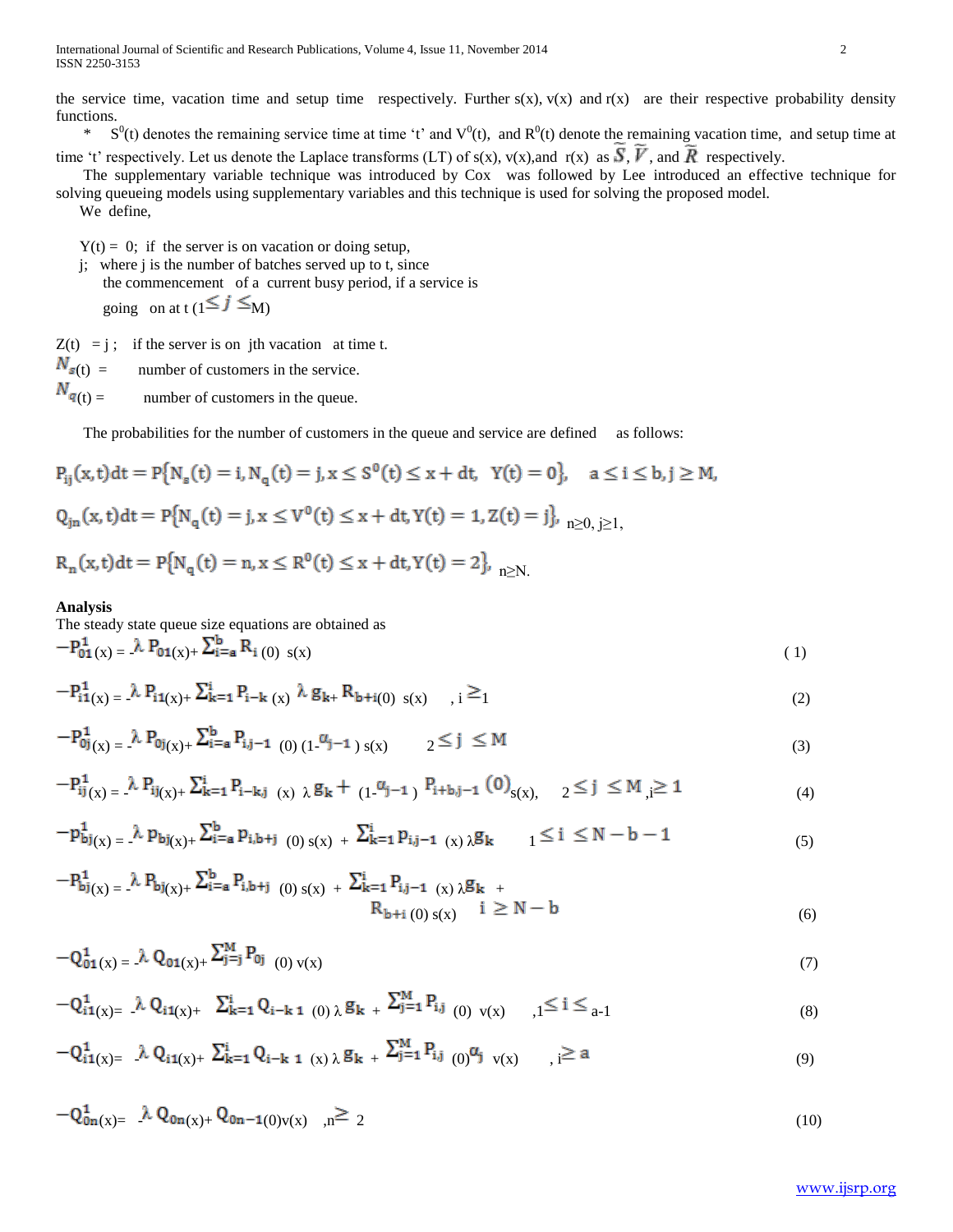International Journal of Scientific and Research Publications, Volume 4, Issue 11, November 2014 3 ISSN 2250-3153

$$
-Q_{in(x)=}^{1} \quad \lambda Q_{in(x)+} \sum_{k=1}^{i} Q_{i-k} \quad n \quad (x) \quad \lambda g_{k} \quad + \quad Q_{0n-1(0)v(x)} \quad \lambda g_{k} \geq 2 \quad , \quad 1 \leq i \leq a-1 \tag{11}
$$

$$
-Q_{in(x)=}^{1} \ \lambda Q_{in(x)+} \ \Sigma_{k=1}^{i} Q_{i-k \ n \ (x) \lambda} g_{k} \ n \geq 2, \ n \geq N \tag{12}
$$

$$
-R_{i\,(x)=}^{1} \quad \lambda R_{i\,(x)+} \sum_{k=1}^{n-N} R_{i-k\ (x)\,\lambda} g_{k\,\,+\sum_{l=1}^{\infty} Q_{i1\,(0)\,r(x)\,\,i} \ge a_{,\,n} \ge N \tag{13}
$$

# III. QUEUE SIZE DISTRIBUTION

The Laplace -Stieljes transform of transform of  $P_{ij(x)}$ ,  $Q_{in(x)}$  and  $R_{i(x)}$  are defined respectively as follows:

$$
\widetilde{P}_{ij}(\theta) = \int_0^\infty e^{-\theta x} P_{ij(x) dx}, \ \widetilde{Q}_{in}(\theta) = \int_0^\infty e^{-\theta x} Q_{in(x) dx}, \ \widetilde{R}_n(\theta) = \int_0^\infty e^{-\theta x} R_{n(x) dx}
$$
\n(14)

Then the Laplace-Stieltjes transform of  $P'_{ij}(x)$ ,  $Q'_{in}(x)$  and  $R'_{i(x)}$  are defined

respectively as follows:

$$
\int_{0}^{\infty} e^{-\theta x} p_{ij}^{1}(x) dx = [e^{-\theta x} P_{ij}(x)]_{0}^{\infty} - \int_{0}^{\infty} (-\theta e^{-\theta x}) P_{ij}(x) dx = \theta \tilde{P}_{ij}(x) - P_{ij}(0)
$$
  

$$
\int_{0}^{\infty} e^{-\theta x} q_{ij}^{1}(x) dx = [e^{-\theta x} q_{in}(x)]_{0}^{\infty} - \int_{0}^{\infty} (-\theta e^{-\theta x}) q_{in(x) dx} = \theta \tilde{q}_{in}(\theta) - q_{in}(0)
$$
  

$$
\int_{0}^{\infty} e^{-\theta x} R_{ij}^{1}(x) dx = [e^{-\theta x} R_{in}(x)]_{0}^{\infty} - \int_{0}^{\infty} (-\theta e^{-\theta x}) R_{in(x) dx} = \theta \tilde{R}_{in}(\theta) - Q_{in}(0)
$$

Taking Laplace - Stiltje's transform on both sides of the above equations we get,

$$
\theta \widetilde{P}_{0,1}(\theta) - P_{0,1}(0) = \lambda \widetilde{P}_{0,1}(\theta) - \sum_{i=a}^{b} R_i(0) \widetilde{S}(\theta)
$$
\n(15)

$$
\theta \widetilde{P}_{i,1}(\theta) - P_{i,1}(0) = \lambda \widetilde{P}_{i,1}(\theta) - \lambda \sum_{k=1}^{i} \widetilde{P}_{i-k,1}(\theta) g_k - R_{b+i}(0) \widetilde{S}(\theta); i \ge 1
$$
\n(16)

$$
\theta \widetilde{P}_{0,j}(\theta) - P_{0,j}(0) = \lambda \widetilde{P}_{0,j}(\theta) - \lambda \sum_{i=a}^{b} \widetilde{P}_{i,j-1}(0) (1 - \alpha_{j-1}) \widetilde{S}(\theta); 2 \le j \le M
$$
\n(17)

$$
\theta \widetilde{P}_{i,j}(\theta) - P_{i,j}(0) = \lambda \widetilde{P}_{i,j}(\theta) - \lambda \sum_{k=1}^{i} \widetilde{P}_{i-k,j}(\theta) g_k - P_{i+bj-i}(0) (1 - \alpha_{j-i}) \widetilde{S}(\theta); 2 \le j \le M; i \ge 1
$$
 (18)

$$
\theta \widetilde{P}_{bj}(\theta) - P_{bj}(0) = \lambda \widetilde{P}_{bj}(\theta) - \sum_{m=a}^{b} P_{mb+j}(0) \widetilde{S}(\theta) - \sum_{k=1}^{j} \widetilde{P}_{bj-k}(\theta) \lambda g_k \quad 1 \le j \le N - b - 1,\tag{19}
$$

$$
\theta \widetilde{P}_{bj}(\theta) - P_{bj}(0)\lambda \widetilde{P}_{bj}(\theta) - \sum_{m=a}^{b} P_{mb+j}(0)\widetilde{S}(\theta) - \sum_{k=1}^{j} \widetilde{P}_{bj-k}(\theta)\lambda g_{k} + R_{b+j}(0)\widetilde{S}(\theta)
$$
\n
$$
j \ge N - b
$$
\n(20)

$$
\theta \tilde{q}_{0,1}(\theta) - q_{0,1}(0) = \lambda \tilde{q}_{0,1}(\theta) - \sum_{j=1}^{M} P_{0j}(0) \tilde{v}(\theta)
$$
\n(21)

$$
\theta \tilde{q}_{i,1}(\theta) - q_{i,1}(0) = \lambda \tilde{q}_{i,1}(\theta) - \lambda \sum_{k=1}^{i} \tilde{q}_{i-k,1} g_k - \sum_{j=1}^{M} p_{ij}(\theta) \tilde{v}(\theta) \quad ; 1 \le i \le a-1
$$
\n(22)

$$
\theta \tilde{q}_{i,1}(\theta) - q_{i,1}(0) = \lambda \tilde{q}_{i,1}(\theta) - \lambda \sum_{k=1}^{i} \tilde{q}_{i-k,}(\theta) g_k - \sum_{j=1}^{M} p_{ij}(\theta) \alpha_j \tilde{v}(\theta) \quad ; i \ge a
$$
\n(23)

$$
\theta \tilde{q}_{0,n}(\theta) - q_{0,n}(0) = \lambda \tilde{q}_{0,n}(\theta) - q_{0,n-1}(0)\tilde{v}(\theta) \text{ ; } n \ge 2
$$
\n(24)

$$
\theta \tilde{q}_{i,n}(\theta) - q_{i,n}(0) = \lambda \tilde{q}_{i,n}(\theta) - \lambda \sum_{k=1}^{i} \tilde{q}_{i-k,n}(\theta) g_k - q_{i,n-1}(0) \tilde{v}(\theta) \text{ ; } n \ge 2 \text{ ; } 1 \le i \le a-1
$$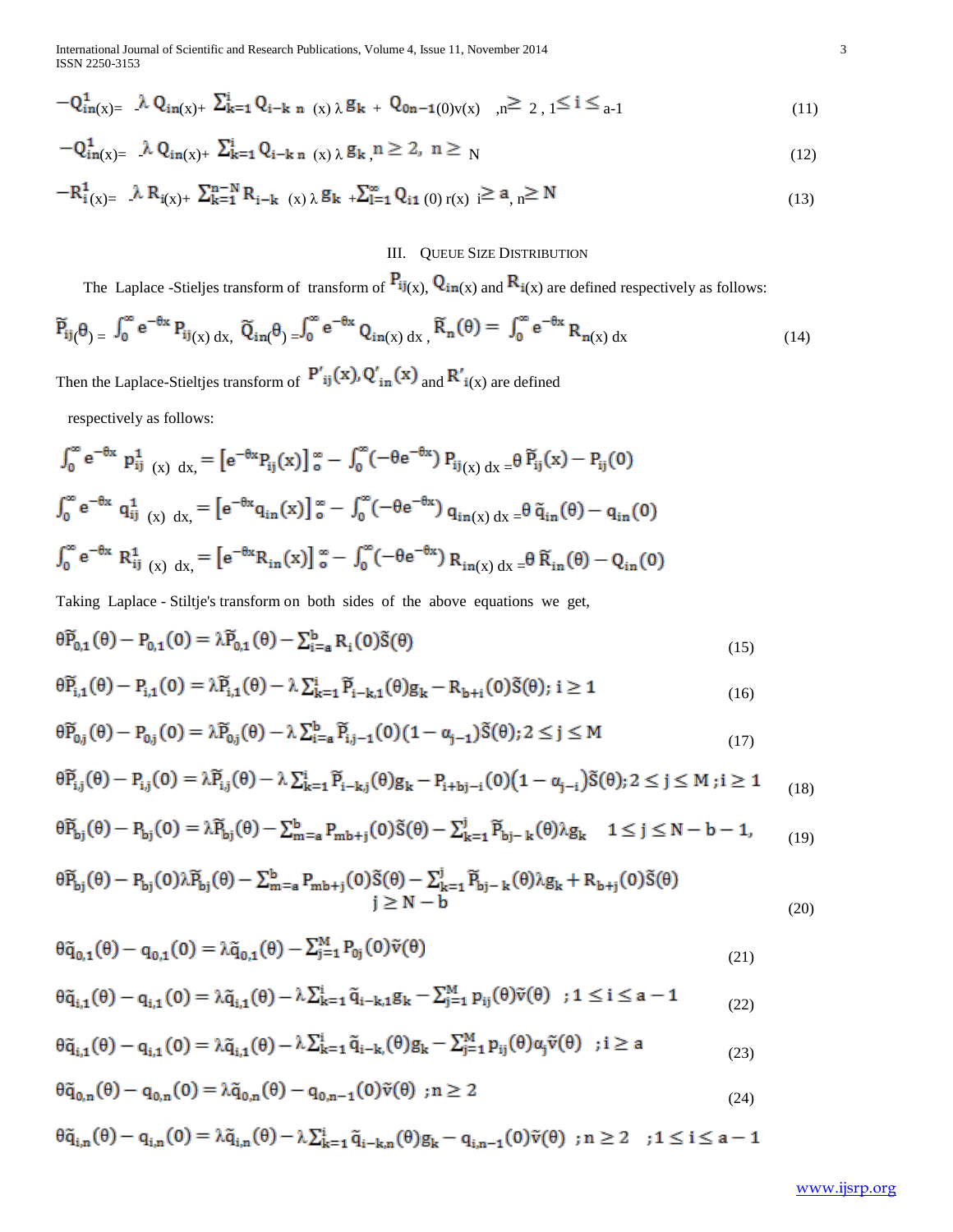International Journal of Scientific and Research Publications, Volume 4, Issue 11, November 2014 4 ISSN 2250-3153

$$
\theta \tilde{q}_{i,n}(\theta) - q_{i,n}(0) = \lambda \tilde{q}_{i,n}(\theta) - \lambda \sum_{k=1}^{i} \tilde{q}_{i-k,n}(\theta) g_k \quad ; n \ge 2, i \ge a
$$
\n(26)

$$
\theta \widetilde{R}_i(\theta) - R_i(0) = \lambda \widetilde{q}_i(\theta) - \lambda \sum_{k=1}^{i-a} \widetilde{R}_{i-k}(\theta) g_k - \sum_{j=1}^{\infty} q_{i,1}(0) \widetilde{r}(\theta) \quad ; i \ge a
$$
 (27)

# **Queue Size Distribution**

 Lee H. S has developed a new technique to find the steady state probability generating function of the number of customers in the system at an arbitrary time.

To apply this technique, the following probability generating function are defined.

$$
\widetilde{P}_j(z,\theta) = \sum_{i=0}^{\infty} \widetilde{P}_{ij}(\theta) z^i, \ P_j(z,0) = \sum_{i=0}^{\infty} \widetilde{P}_{ij}(0) z^i; \ a \le j \le M
$$
\n
$$
\widetilde{Q}_n(z,\theta) = \sum_{i=0}^{\infty} \widetilde{q}_{in}(\theta) z^i, \ Q_n(z,0) = \sum_{i=0}^{\infty} \widetilde{q}_{in}(0) z^i; \ n \ge 1
$$
\n
$$
\widetilde{R}_n(z,\theta) = \sum_{i=a}^{\infty} \widetilde{R}_i(\theta) z^i, \ R(z,0) = \sum_{i=a}^{\infty} \widetilde{R}_i(0) z^i
$$
\n(28)

Multiply equation (15) by  $\frac{2^{0}}{10}$  and (16) by  $\frac{2^{1}}{10}$  summing up from i=0 to  $\infty$  and using (28)

we have  
\n
$$
Z^{b}(\theta - \lambda + \lambda x(z))\widetilde{P}_1(z, \theta) = Z^{b}P_1(z, 0) - [R(z, 0) - \sum_{i=a}^{b-1} R_i(0)(z^{b} - z^{i})]\widetilde{S}(\theta)
$$
\n(29)

Multiply equation (17) by  $\mathbb{Z}^0$  and (18) by  $\mathbb{Z}^1(i \geq 1)$ , Summing up from i=0 to  $\infty$ , we have

$$
Z^{b}[\theta - \lambda + \lambda x(z)]\widetilde{P}_{j}(z,\theta) = Z^{b}P_{j}(z,0) - \left[\sum_{i=a}^{b-1} P_{i,j-1}(0)(z^{b} - z^{1}) + P_{j-1}(z,0)\right](1 - \alpha_{j-1})\widetilde{S}(\theta)
$$
  

$$
,2 \le j \le M
$$
 (30)

Multiply (17) by  $Z^0$ , (19) by  $Z^i$  ( $i \le i \le N-b-1$ ), (20) by  $Z^i$  ( $i \ge N-b$ ) Summing up from

 $i = 0$  to  $\infty$  and by using (28), We have

$$
(\theta - \lambda + \lambda x(z))\widetilde{P}_b(z, \theta) = P_b(z, 0) - \frac{\tilde{s}(\theta)}{z^b} \left[ \sum_{m=a}^{b} (P_m(z, 0) - \sum_{i=a}^{b-1} P_{i}{}_{j-1}(0)z^1) + R(z, 0) \right]
$$
\n(31)

Multiply equation ( 21) by  $\frac{z^0}{2}$  and (22 ) by  $\frac{z^i}{2}$  (i i = 1) summing up from i=0 to  $\infty$  and using (28) we have

$$
\left(\theta-\lambda+\lambda x(z)\right)\widetilde{Q}_1(z,\theta) = \widetilde{Q}_1(z,0)\cdot\widetilde{V}(\theta)\left[\sum_{i=0}^{a-1}\sum_{i=1}^M P_{ij}(0)z^i - \sum_{i=0}^\infty\sum_{i=1}^M P_{ij}(0)\alpha_j z^i\right]
$$
\n(32)

Multiply equation ( 24) by  $\frac{Z^0}{(1 \le n \le N-b-1)(1 \le i \le a-1)}$  and ( 26) by  $\frac{Z^i}{(n \ge N-b)}$ , (i $\ge a$ ) summing up from i=0 to  $\infty$  using (28) we have.<br>  $(\theta - \lambda + \lambda x(z))\tilde{Q}_n(z, \theta) = Q_n(z, 0) - [\sum_{i=0}^{N-1} Q_{i n-i}(0)Z^i]\tilde{v}(\theta)$  $n \geq 2$  (33)

Multiply equation ( 27) by  $z^{i}$  ( $i \ge a$ ) Summing up from i=0 to  $\infty$  and using (28) we have

$$
(\theta - \lambda + \lambda x(z))\tilde{R}(z, \theta) = R(z, 0) - \left[\sum_{i=1}^{\infty} Q_i(z, 0) - \sum_{i=0}^{N-1} Q_{1i}(0)Z^i\right]\tilde{R}(\theta)
$$
  
Let  $C_i = \sum_{i=1}^{M} P_{ij}(0)(1 - \alpha_j), d_i = \sum_{i=1}^{\infty} q_{in}(0),$  and

(25)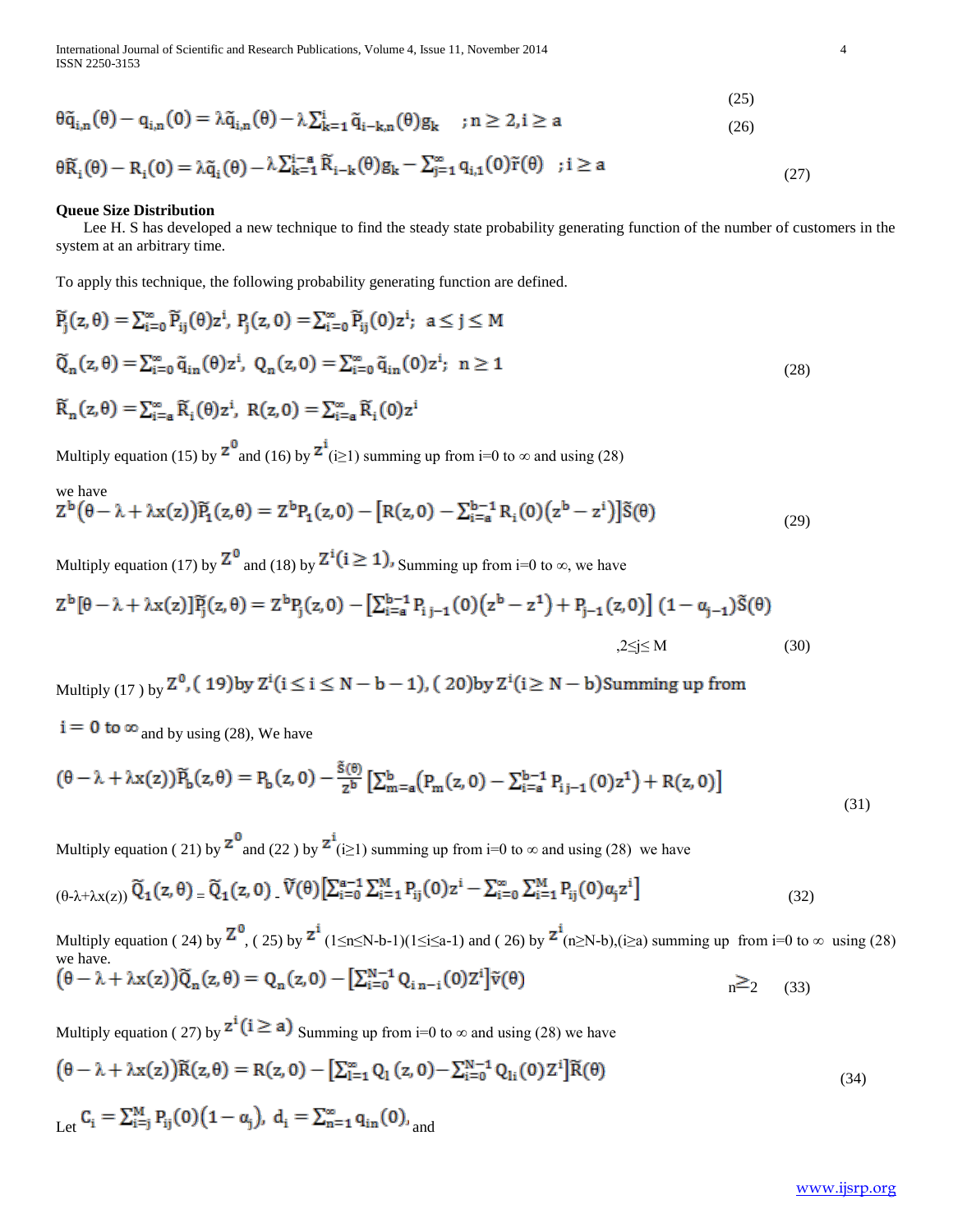International Journal of Scientific and Research Publications, Volume 4, Issue 11, November 2014 5 ISSN 2250-3153

$$
\begin{aligned}\n\sum_{\lambda \in \mathcal{C}} \widetilde{P}(z, 0) &= \sum_{j=1}^{M} \widetilde{P}_{j}(z, \theta), P(z, 0) = \sum_{j=1}^{M} P_{j}(z, 0) \\
\widetilde{Q}(z, \theta) &= \sum_{n=1}^{\infty} \widetilde{Q}_{n}(z, \theta), \quad Q(z, 0) = \sum_{n=1}^{\infty} Q_{n}(z, 0) \\
\text{By substituting } \theta &= \lambda \cdot \lambda x(z) \text{ in } (29) \cdot (34) \\
Z^{b}P_{1}(z, 0) &= \left[ R(z, 0) - \sum_{i=a}^{b-1} R_{i}(0) \left( z^{b} - z^{i} \right) \right] \widetilde{S}(\lambda - \lambda x(z))\n\end{aligned} \tag{35}
$$

$$
Z^{b}P_{j}(z,0) = \left[\sum_{i=a}^{b-1} \widetilde{P}_{i\,j-1}(0)\left(z^{b}-z^{i}\right)+P_{j-1}(z,0)\right](1-\alpha_{j-1})\,\,\widetilde{S}(\lambda-\lambda x(z))\tag{36}
$$

$$
Z^{b}P_{b}(z,0) = \left[\sum_{i=a}^{b-1} P_{i}(z,0) - \sum_{m=a}^{b} \sum_{j=0}^{b-1} P_{mj}(0)z^{j} + R(z,0)\right]\tilde{S}(\lambda - \lambda x(z))\tag{37}
$$

$$
Q_1(z,0) = \left[\sum_{i=0}^{a-1} \sum_{j=1}^{M} P_{ij}(0)x^i - \sum_{i=a}^{\infty} \sum_{j=1}^{M} P_{ij}(0)\alpha_j z^i\right] \widetilde{V}(\lambda - \lambda x(z))
$$
\n(38)

$$
Q_n(z,0) = \left[\sum_{i=0}^{N-1} Q_{i\,n-1}(0) \, z^i \widetilde{V}(\lambda - \lambda x(z))\right] \tag{39}
$$

$$
R(z, 0) = \left[\sum_{i=1}^{\infty} Q_i(z, 0) - \sum_{i=0}^{N-1} Q_{1i} z^i\right] \widetilde{R}(\lambda - \lambda x(z))
$$
\n(40)

Using the expressions of  $P_1(z, 0), P_1(z, 0), P_2(z, 0), Q_1(z, 0)Q_n(z, 0)$  and  $R(z,0)$  from (35)-(40)

using  $(35)$  in  $(29)$  we have

$$
z^{b}\widetilde{P}_1(z,\theta) = \left[R(z,0) - \sum_{i=a}^{b-1} R_i(0)(z^{b} - z^{i})\right] \left(\frac{\widetilde{s}(\lambda - \lambda x(z)) - \widetilde{s}(\theta)}{\theta - \lambda + \lambda x(z)}\right)
$$
(41)

$$
z^{b}\widetilde{P}_{j}(z,\theta) = \left[\sum_{i=a}^{b-1} \widetilde{P}_{ij-1}(0)\left(z^{b}-z^{i}\right)+P_{j-i}(z,0)\right](1-\alpha_{j-1})\left(\frac{\widetilde{S}(\lambda-\lambda x(z))-\widetilde{B}(\theta)}{\theta-\lambda+\lambda x(z)}\right)
$$
\n(42)

Using (37) in (31) we have

$$
z^{b}\widetilde{P}_{b}(z,\theta) = \left[\frac{\widetilde{S}-\lambda-\lambda x(z)-\widetilde{S}(\theta)}{\theta-\lambda+\lambda x(z)}\right]_{f(z)}
$$
(43)

Where

 f(x)= =

Using (38) in (32) we have

$$
\widetilde{Q}_1(z,\theta) = \left( \sum_{i=0}^{a-1} \sum_{j=1}^M P_{ij}(0) z^i - \sum_{i=a}^{\infty} \sum_{j=1}^M P_{ij}(0) \alpha_j z^i \right) \left( \frac{\widetilde{v}(\lambda - \lambda x(z)) - \widetilde{v}(\theta)}{\theta - \lambda + \lambda x(z)} \right)
$$
\n(44)

S.

o.

Using  $(39)$  in  $(33)$  we have

$$
\widetilde{Q}_n(z,\theta) = \sum_{i=0}^{N-1} Q_{i\,n-i}(0) z^i \left( \frac{\widetilde{v}(\lambda - \lambda x(z)) - \widetilde{v}(\theta)}{\theta - \lambda + \lambda x(z)} \right) \tag{45}
$$

$$
\widetilde{R}(z,0) = \left[\sum_{i=1}^{\infty} Q_i(z,0) - \sum_{i=0}^{a-1} Q_{1i}(0)z^i\right] \left(\frac{\widetilde{R}(\lambda - \lambda x(z)) - \widetilde{R}(\theta)}{\theta - \lambda + \lambda x(z)}\right)
$$
\n(46)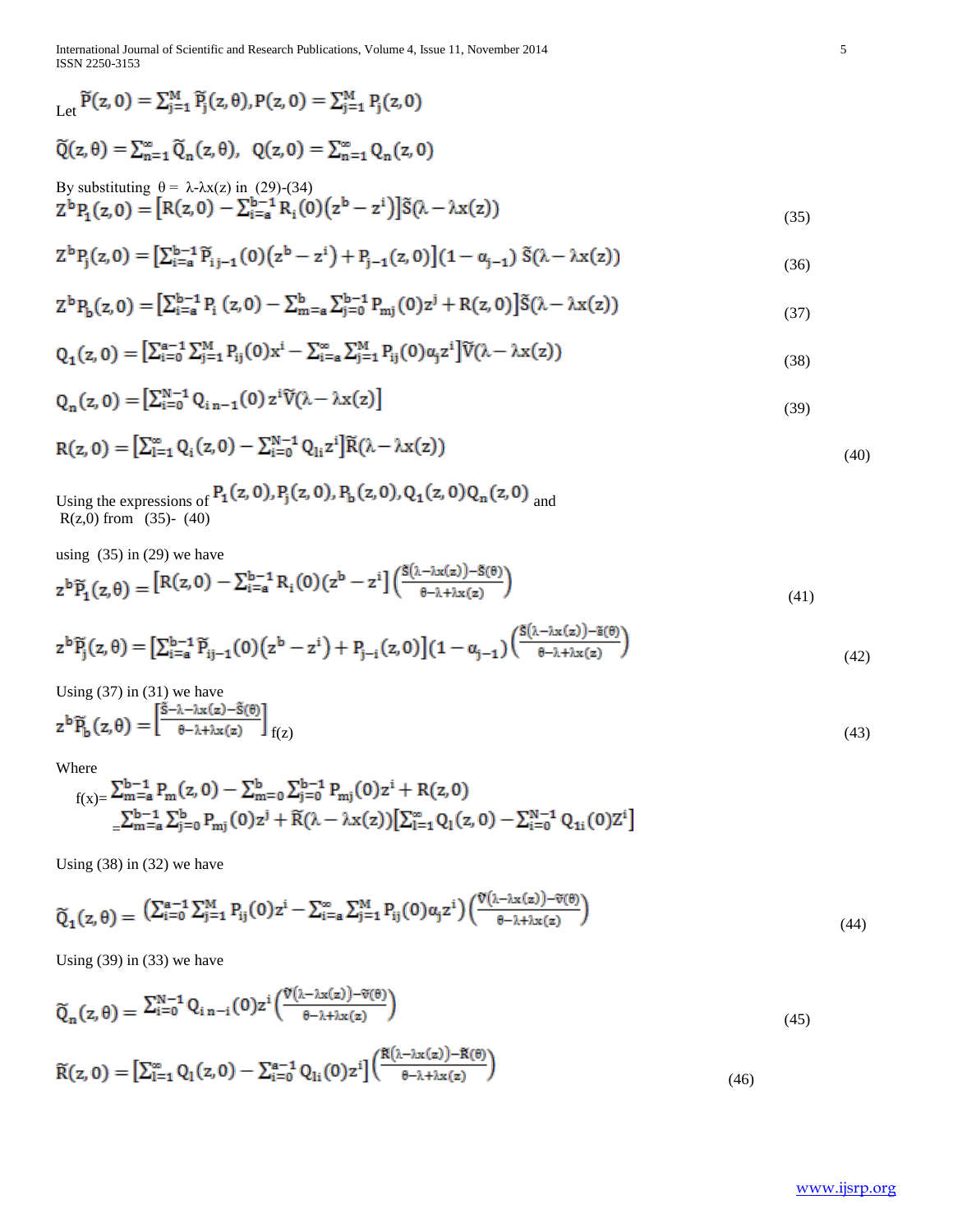International Journal of Scientific and Research Publications, Volume 4, Issue 11, November 2014 6 ISSN 2250-3153

Let  $P(z)$  of the queue size at an arbitrary time epoch is the sum of PGF of queue size at service completion epoch and vacation completion epoch then

$$
P(z) = \widetilde{P}(z,0) + \widetilde{Q}(z,0) + \widetilde{R}(z,0) \tag{47}
$$

Substituting  $\theta = 0$  in equations (41)-(46).

$$
P(z) = \frac{\begin{bmatrix} \left(\tilde{s}\left(\lambda-\lambda(x)-1\right)\sum_{i=a}^{b-1}(z^{b}-z^{i})\right)\left(c_{i}-R_{i}\right)+\left(z^{b}-1\right)\tilde{R}\left(\lambda-\lambda x(z)\right) \\ \left(\tilde{V}\left(\lambda-\lambda x(z)\right)-1\right)\alpha_{j}\sum_{i=a}^{M}p_{i}z^{i}+\left(z^{b}-1\right)\tilde{R}\left(\lambda-\lambda x(z)\right)\left(\tilde{V}\left(\lambda-\lambda x(z)\right)-1\right) \end{bmatrix}}{\sum_{i=a}^{N-1}Q_{i}z^{i}}}{\left(z^{b}-\tilde{s}\left(\lambda-\lambda x(z)\right)\left(-\lambda+\lambda x(z)\right)}\tag{48}
$$

Equation (48) has N+b unknowns  $P_0$ ,  $P_1$ ,  $P_2$ ,  $P_3$   $P_1$ ,  $P_2$ ,  $P_3$   $P_1$ ,  $P_4$ ,  $P_5$ ,  $P_6$ ,  $P_1$ ,  $P_{10}$ ,  $P_{11}$ ,  $P_{10}$ ,  $P_{11}$ ,  $P_{10}$ ,  $P_{11}$ ,  $P_{10}$ ,  $P_{11}$ ,  $P_{10}$ ,  $P_{11}$ ,  $P_{10}$ ,  $P_{11}$ , in terms  $P_i$  in such a way that the numerators has only b constants. By Rouche's theorm of complex variables, it can be proved that  $(z^{b}-1)\tilde{s}(\lambda-\lambda x(z))$ <sub>has b-1</sub> zeros inside and one of the unit circle  $|z|_{-1}$ , since P(z) is analytic within and on the unit circle, the numerator must vanish at these points, which gives b equations with b unknowns.

#### **Steady state Condition**

The probability generating function has to satisfy  $P(1)=1$ . In order to satisfy this condition, applying L' Hospital's rule and evaluating limit  $z \rightarrow 1$  of P(z) and equating the expression to 1, we have

$$
E(S)\left(\sum_{a}^{b-1}(Ci_{-}R_{i})(b-i)\right)_{+b}E(V)\sum_{i=0}^{a-1}(C_{i}+\sum_{j=1}^{m}P_{j}(z,0)\alpha_{j})_{=b-\lambda E(X)E(s)}
$$
(50)

 Since left hand side of (50) are the probabilities of 'i' customers being in the queue it follows that left hand side must be positive. Thus  $P(1)=1$  is satisfied iff (b- $\lambda E(X)E(s)$ )>0.

## λE (X) E (S)

If  $\rho$  = then  $\rho$ <1 is the condition to be satisfied for the existence of steady state.

# **Particular Case;**

.

When setup time is zero and  $\alpha_j = 0$  for j=1,3,...M equation (48) reduces to

$$
P(z) = \frac{\left[ (\tilde{s} \left( \lambda - \lambda x(z) - 1 \right) \sum_{i=a}^{b-1} (z^b - z^i)(c_i) + (z^b - 1)(\tilde{V}(\lambda - \lambda x(z)) - 1) \sum_{i=0}^{N-1} Q_i z^i \right]}{(z^b - \tilde{s}(\lambda - \lambda x(z))(-\lambda + \lambda x(z))}
$$
\n(51)

Equation (48) gives the queue size distribution of  $M^X/G(a,b)/1$  queueing system with multiple vacations.

#### IV. CONCLUSION

An M x  $/G(a,b)/1$  queue with multiple vacations setup times with N- policy and delayed service has been studied. The PGF of queue size at an arbitrary time epoch is obtained . Some performance measures are also derived As a future work expected queue length, busy period ,Idle period and Cost analysis will be discussed.

#### **REFERENCES**

[1] B.T. Doshi, Queueing systems with vacations: A survey, Queueing Systems , Vol. 1, pp 29-66 (1986) .

- [2] D.R. Cox, The analysis of non-Markovian stochastic processes by the inclusion of supplementary variables, Proc.Camb. Philos. Soc. 51 (1965) 433-441.
- [3] H.S. Lee, Steady state probabilities for the server vacation model with group arrivals and under control operation policy, J. Korean OR/MS Soc. 16(1991) 36-48.
- [4] Takagi, H.(1993): M/G/1/K queues with N-policy and setup times , Queueing Systems, 14: 79-98:74
- [5] H.W. Lee, S.S. Lee, J.O. Park, K.C. Chae, Analysis of the Mx/G1 queue with N-policy and multiple vacations,J. Appl. Probab. 31 (1994) 476-496.
- [6] S.S. Lee, H.W. Lee, S.H. Yoon, K.C.Chae, Batch arrival queue with Npolicy and single vacation, Comput. Oper. Res. 22(2)(1995) 173-189.
- [7] Ke Analysis of the optimal policy for Mx/G/1 queueing systems of different vacation types with startup time.
- [8] Krishna Reddy, G.V., Nadarajan,R. and Arumuganathan,R., Analysis of a bulk queue with N- Policy multiple vacations and setup times, Computers Ops. Res, Vol. 25, No.11, pp. 957-967,1998.